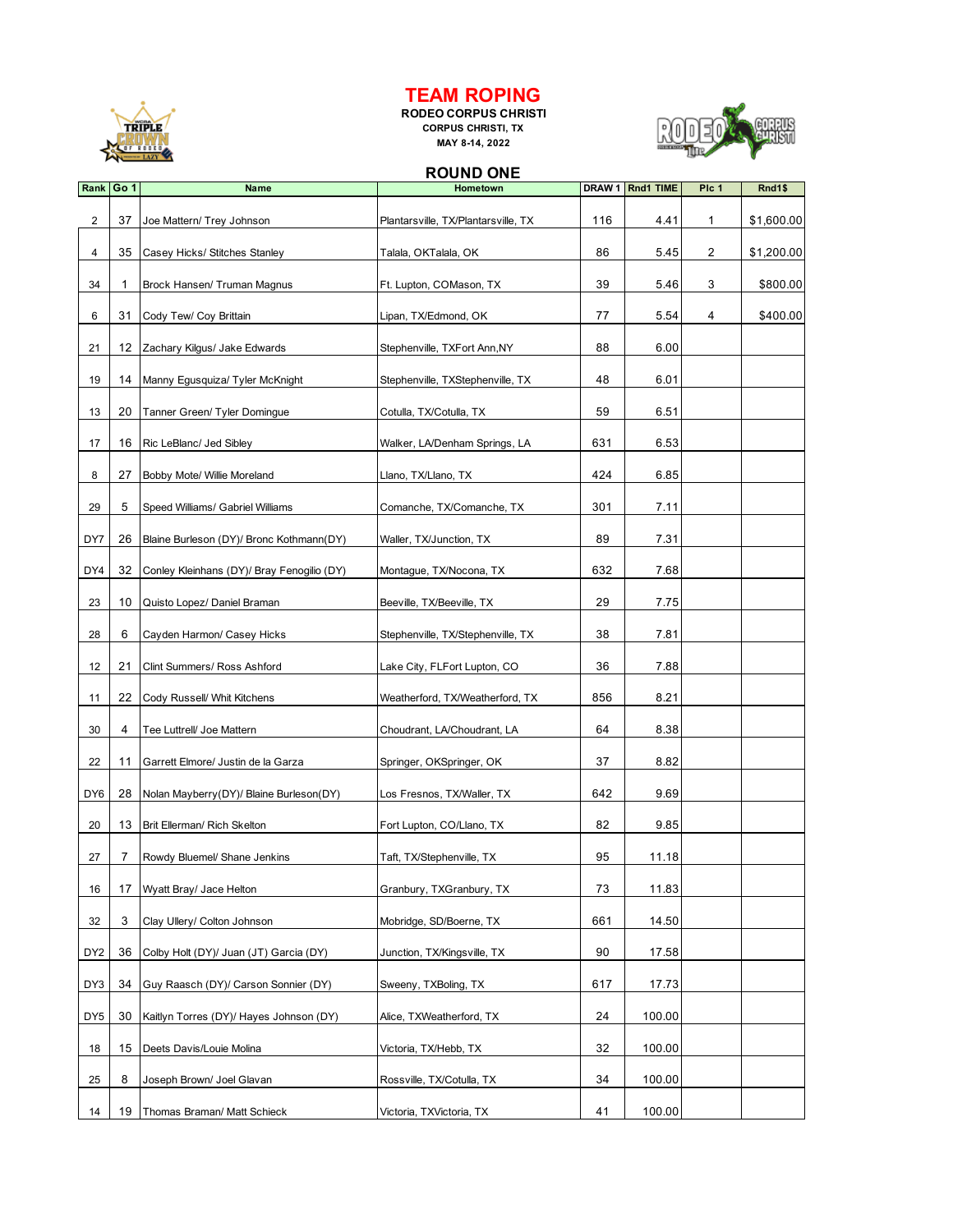| 24  | 9  | Todd Arthur/ Tanner Caudle                 | Navasota, TX/Navasota, TX              | 44  | 100.00 |  |
|-----|----|--------------------------------------------|----------------------------------------|-----|--------|--|
| DY1 | 38 | Clayton Huston (DY)/ Kaitlyn Torres (DY)   | Decatur, TXAlice, TX                   | 63  | 100.00 |  |
| DY8 | 24 | Carson Sonnier (DY)/ Rowdy Quattlebaum(DY) | Boling, TX/Star, TX                    | 93  | 100.00 |  |
| 5   | 33 | Alex Muratori/ Speed Williams              | Alpine, TX/Lipan, TX                   | 97  | 100.00 |  |
| 10  | 23 | Clay Moore/ Colby Talley                   | New Braunfels, TX/Dripping Springs, TX | 127 | 100.00 |  |
| 9   | 25 | Chase Wiley/ Brock Hansen                  | Pleasanton, TX/Fort Lupton, CO         | 507 | 100.00 |  |
| 33  | 2  | McKade Wickett/ Graves Wallace             | Muldrow, OK/Fredricksburg, TX          | 608 | 100.00 |  |
|     | 29 | Andrew Ward/ Buddy Hawkins                 | Edmond, OK/Stephenville, TX            | 646 | 100.00 |  |
| 15  | 18 | <b>Justin Yost Garrett Smith</b>           | Citra, FL/Citra, FL                    | 672 | 100.00 |  |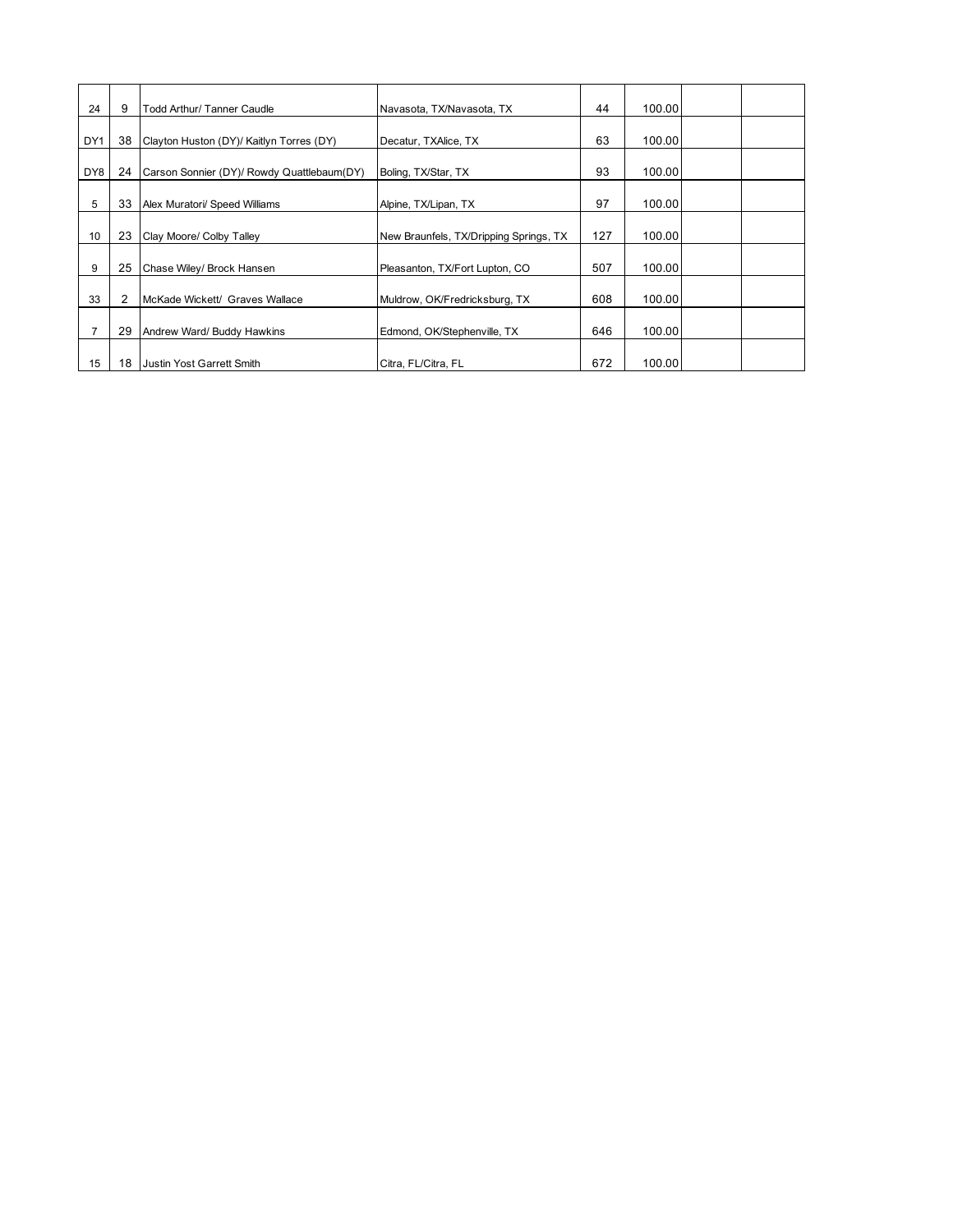|                 |                 |                                            | <b>ROUND TWO</b>                    | DRAW <sub>2</sub> |           |       | Rnd <sub>2\$</sub> |
|-----------------|-----------------|--------------------------------------------|-------------------------------------|-------------------|-----------|-------|--------------------|
| Rank            | Go <sub>2</sub> | <b>Name</b>                                | Hometown                            |                   | Rnd2 TIME | Plc 2 |                    |
| 7               | 12              | Andrew Ward/ Buddy Hawkins                 | Edmond, OK/Stephenville, TX         | 48                | 4.95      | 1     | \$1,600.00         |
| 16              | 24              | Wyatt Bray/ Jace Helton                    | Granbury, TXGranbury, TX            | 632               | 5.31      | 2     | \$1,200.00         |
| 8               | 14              | Bobby Mote/ Willie Moreland                | Llano, TX/Llano, TX                 | 88                | 5.53      | 3     | \$800.00           |
| 13              | 21              | Tanner Green/ Tyler Domingue               | Cotulla, TX/Cotulla, TX             | 631               | 5.57      | 4     | \$400.00           |
| 22              | 30              | Garrett Elmore/ Justin de la Garza         | Springer, OKSpringer, OK            | 59                | 5.64      |       |                    |
| 21              | 29              | Zachary Kilgus/ Jake Edwards               | Stephenville, TXFort Ann, NY        | 90                | 5.86      |       |                    |
| 20              | 28              | Brit Ellerman/ Rich Skelton                | Fort Lupton, CO/Llano, TX           | 424               | 5.86      |       |                    |
| 6               | 10              | Cody Tew/ Coy Brittain                     | Lipan, TX/Edmond, OK                | 86                | 6.01      |       |                    |
| 17              | 25              | Ric LeBlanc/ Jed Sibley                    | Walker, LA/Denham Springs, LA       | 37                | 6.39      |       |                    |
| DY4             | 9               | Conley Kleinhans (DY)/ Bray Fenogilio (DY) | Montague, TX/Nocona, TX             | 608               | 7.18      |       |                    |
| 30              | 37              | Tee Luttrell/ Joe Mattern                  | Choudrant, LA/Choudrant, LA         | 73                | 7.47      |       |                    |
| 25              | 33              | Joseph Brown/ Joel Glavan                  | Rossville, TX/Cotulla, TX           | 38                | 7.53      |       |                    |
| 34              | 40              | Brock Hansen/ Truman Magnus                | Ft. Lupton, COMason, TX             | 661               | 7.83      |       |                    |
| 27              | 34              | Rowdy Bluemel/ Shane Jenkins               | Taft, TX/Stephenville, TX           | 41                | 7.89      |       |                    |
| 5               | 8               | Alex Muratori/ Speed Williams              | Alpine, TX/Lipan, TX                | 642               | 7.99      |       |                    |
| DY7             | 15              | Blaine Burleson (DY)/ Bronc Kothmann(DY)   | Waller, TX/Junction, TX             | 24                | 9.40      |       |                    |
| 2               | 4               | Joe Mattern/ Trey Johnson                  | Plantarsville, TX/Plantarsville, TX | 36                | 9.65      |       |                    |
| 9               | 16              | Chase Wiley/ Brock Hansen                  | Pleasanton, TX/Fort Lupton, CO      | 44                | 10.82     |       |                    |
| DY <sub>5</sub> | 11              | Kaitlyn Torres (DY)/ Hayes Johnson (DY)    | Alice, TXWeatherford, TX            | 32                | 11.04     |       |                    |
| DY3             | 7               | Guy Raasch (DY)/ Carson Sonnier (DY)       | Sweeny, TXBoling, TX                | 39                | 11.88     |       |                    |
| 18              |                 | 26 Deets Davis/Louie Molina                | Victoria, TX/Hebb, TX               | 93                | 14.59     |       |                    |
| 28              | 35              | Cayden Harmon/ Casey Hicks                 | Stephenville, TX/Stephenville, TX   | 116               | 15.83     |       |                    |
| 19              | 27              | Manny Egusquiza/ Tyler McKnight            | Stephenville, TXStephenville, TX    | 77                | 100.00    |       |                    |
| 23              | 31              | Quisto Lopez/ Daniel Braman                | Beeville, TX/Beeville, TX           | 672               | 100.00    |       |                    |
| 29              | 36              | Speed Williams/ Gabriel Williams           | Comanche, TX/Comanche, TX           | 617               | 100.00    |       |                    |
| DY <sub>6</sub> | 13              | Nolan Mayberry(DY)/ Blaine Burleson(DY)    | Los Fresnos, TX/Waller, TX          | 63                | 100.00    |       |                    |
| 12              | 20              | Clint Summers/ Ross Ashford                | Lake City, FLFort Lupton, CO        | 856               | 100.00    |       |                    |
| 11              | 19              | Cody Russell/ Whit Kitchens                | Weatherford, TX/Weatherford, TX     | 64                | 100.00    |       |                    |
| 4               | 6               | Casey Hicks/ Stitches Stanley              | Talala, OKTalala, OK                | 34                | 100.00    |       |                    |
| 32              | 38              | Clay Ullery/ Colton Johnson                | Mobridge, SD/Boerne, TX             | 301               | 100.00    |       |                    |
| DY <sub>2</sub> | 5               | Colby Holt (DY)/ Juan (JT) Garcia (DY)     | Junction, TX/Kingsville, TX         | 82                | 100.00    |       |                    |
|                 |                 |                                            |                                     |                   |           |       |                    |
| DY1             | 3               | Clayton Huston (DY)/ Kaitlyn Torres (DY)   | Decatur, TXAlice, TX                | 127               | 100.00    |       |                    |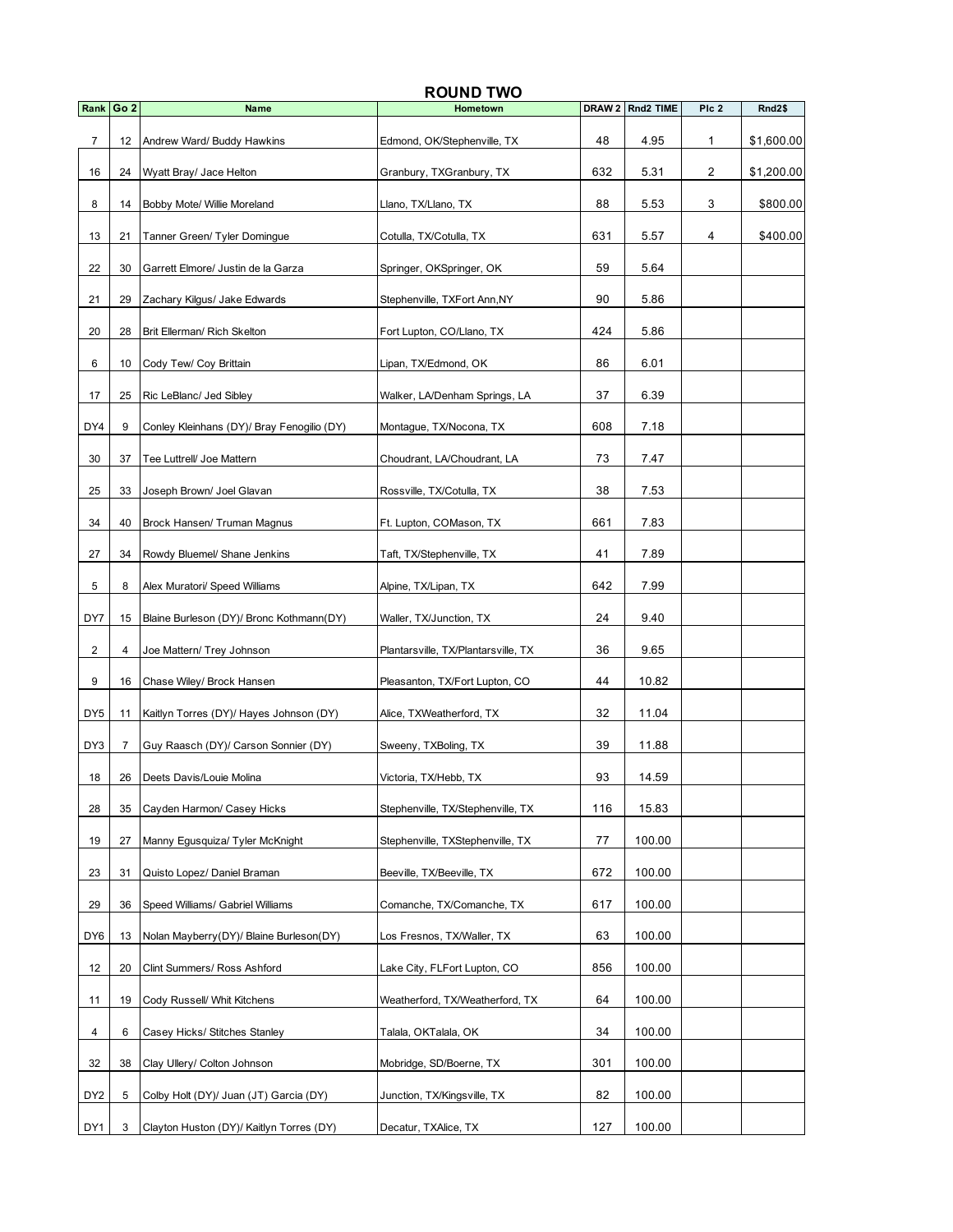| DY8 |    | Carson Sonnier (DY)/ Rowdy Quattlebaum(DY) | Boling, TX/Star, TX                    | 89  | 100.00 |  |
|-----|----|--------------------------------------------|----------------------------------------|-----|--------|--|
| 10  | 18 | Clay Moore/ Colby Talley                   | New Braunfels, TX/Dripping Springs, TX | 646 | 100.00 |  |
| 14  | 22 | Thomas Braman/ Matt Schieck                | Victoria, TXVictoria, TX               | 507 | 100.00 |  |
| 15  | 23 | Uustin Yost Garrett Smith                  | Citra, FL/Citra, FL                    | 95  | 100.00 |  |
| 24  | 32 | Todd Arthur/ Tanner Caudle                 | Navasota, TX/Navasota, TX              | 97  | 100.00 |  |
|     |    |                                            |                                        |     |        |  |
| 33  | 39 | McKade Wickett/ Graves Wallace             | Muldrow, OK/Fredricksburg, TX          | 29  | 100.00 |  |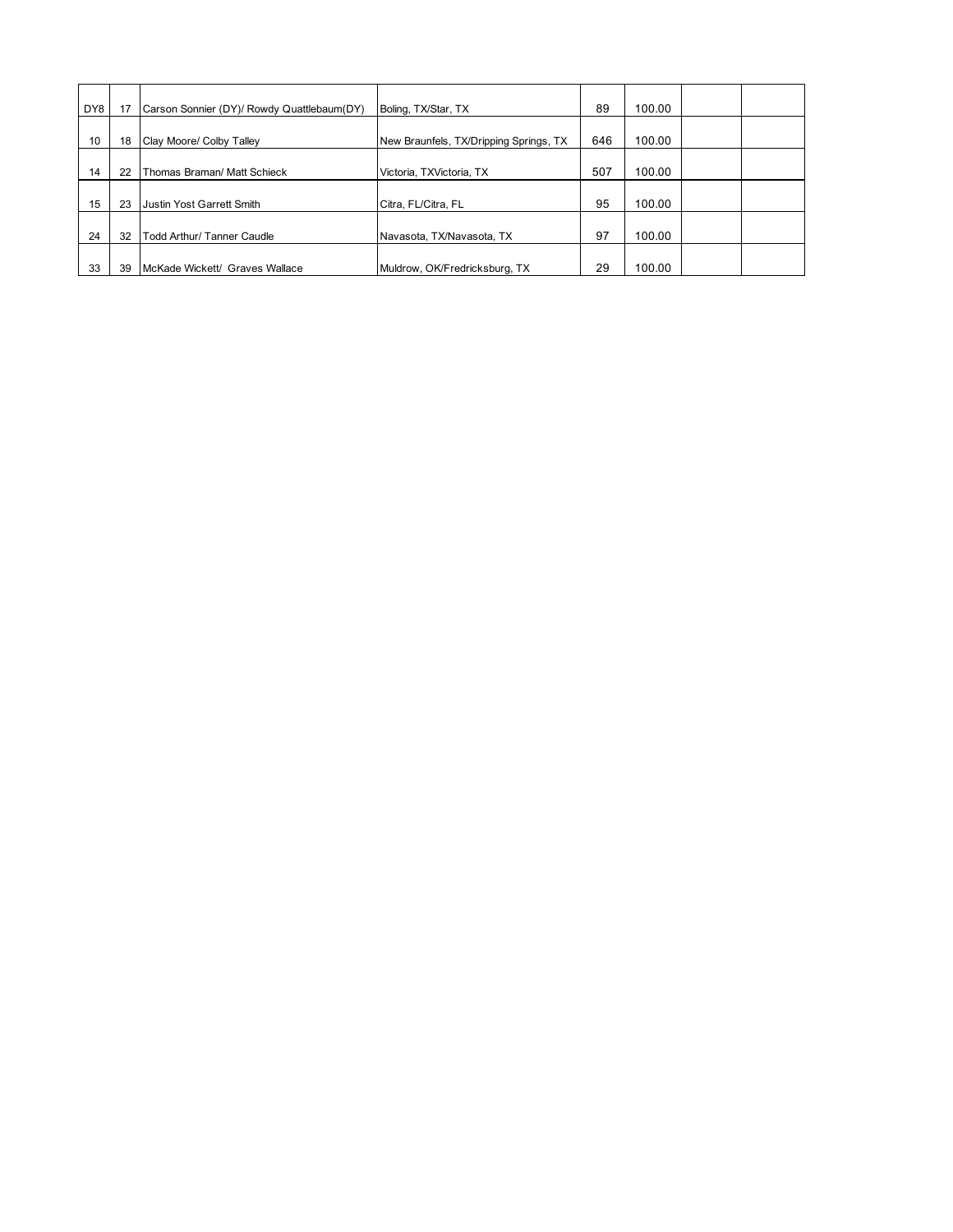| <b>AGGREGATE</b> |  |                                            |                                     |            |                |            |                      |                        |  |
|------------------|--|--------------------------------------------|-------------------------------------|------------|----------------|------------|----------------------|------------------------|--|
| Rank             |  | <b>Name</b>                                | Hometown                            | <b>AVE</b> | <b>PIc AVE</b> | AVE \$     | DY Pays on<br>AVE \$ | <b>TOTAL \$</b><br>won |  |
| 6                |  | Cody Tew/ Coy Brittain                     | Lipan, TX/Edmond, OK                | 11.55      | 1              | \$2,030.00 |                      | \$2,430.00             |  |
| 21               |  | Zachary Kilgus/ Jake Edwards               | Stephenville, TXFort Ann,NY         | 11.86      | 2              | \$1,680.00 |                      | \$1,680.00             |  |
| 13               |  | Tanner Green/ Tyler Domingue               | Cotulla, TX/Cotulla, TX             | 12.08      | 3              | \$1,330.00 |                      | \$1,730.00             |  |
| 8                |  | Bobby Mote/ Willie Moreland                | Llano, TX/Llano, TX                 | 12.38      | 4              | \$980.00   |                      | \$1,780.00             |  |
| 17               |  | Ric LeBlanc/ Jed Sibley                    | Walker, LA/Denham Springs, LA       | 12.92      | 5              | \$630.00   |                      | \$630.00               |  |
| 34               |  | Brock Hansen/ Truman Magnus                | Ft. Lupton, COMason, TX             | 13.29      | 6              | \$350.00   |                      | \$1,150.00             |  |
| 2                |  | Joe Mattern/ Trey Johnson                  | Plantarsville, TX/Plantarsville, TX | 14.06      |                |            |                      | \$1,600.00             |  |
| 22               |  | Garrett Elmore/ Justin de la Garza         | Springer, OKSpringer, OK            | 14.46      |                |            |                      | \$0.00                 |  |
| DY4              |  | Conley Kleinhans (DY)/ Bray Fenogilio (DY) | Montague, TX/Nocona, TX             | 14.86      |                |            | \$2,500.00           | \$2,500.00             |  |
| 20               |  | Brit Ellerman/ Rich Skelton                | Fort Lupton, CO/Llano, TX           | 15.71      |                |            |                      | \$0.00                 |  |
| 30               |  | Tee Luttrell/ Joe Mattern                  | Choudrant, LA/Choudrant, LA         | 15.85      |                |            |                      | \$0.00                 |  |
| DY7              |  | Blaine Burleson (DY)/ Bronc Kothmann(DY)   | Waller, TX/Junction, TX             | 16.71      |                |            | \$1,000.00           | \$1,000.00             |  |
| 16               |  | Wyatt Bray/ Jace Helton                    | Granbury, TXGranbury, TX            | 17.14      |                |            |                      | \$1,200.00             |  |
| 27               |  | Rowdy Bluemel/ Shane Jenkins               | Taft, TX/Stephenville, TX           | 19.07      |                |            |                      | \$0.00                 |  |
| 28               |  | Cayden Harmon/ Casey Hicks                 | Stephenville, TX/Stephenville, TX   | 23.64      |                |            |                      | \$0.00                 |  |
| DY3              |  | Guy Raasch (DY)/ Carson Sonnier (DY)       | Sweeny, TXBoling, TX                | 29.61      |                |            |                      | \$0.00                 |  |
| $\overline{7}$   |  | Andrew Ward/ Buddy Hawkins                 | Edmond, OK/Stephenville, TX         | 104.95     |                |            |                      | \$1,600.00             |  |
| 4                |  | Casey Hicks/ Stitches Stanley              | Talala, OKTalala, OK                | 105.45     |                |            |                      | \$1,200.00             |  |
| 19               |  | Manny Egusquiza/ Tyler McKnight            | Stephenville, TXStephenville, TX    | 106.01     |                |            |                      | \$0.00                 |  |
| 29               |  | Speed Williams/ Gabriel Williams           | Comanche, TX/Comanche, TX           | 107.11     |                |            |                      | \$0.00                 |  |
| 25               |  | Joseph Brown/ Joel Glavan                  | Rossville, TX/Cotulla, TX           | 107.53     |                |            |                      | \$0.00                 |  |
| 23               |  | Quisto Lopez/ Daniel Braman                | Beeville, TX/Beeville, TX           | 107.75     |                |            |                      | \$0.00                 |  |
| 12               |  | Clint Summers/ Ross Ashford                | Lake City, FLFort Lupton, CO        | 107.88     |                |            |                      | \$0.00                 |  |
| 5                |  | Alex Muratori/ Speed Williams              | Alpine, TX/Lipan, TX                | 107.99     |                |            |                      | \$0.00                 |  |
| 11               |  | Cody Russell/ Whit Kitchens                | Weatherford, TX/Weatherford, TX     | 108.21     |                |            |                      | \$0.00                 |  |
| DY6              |  | Nolan Mayberry(DY)/ Blaine Burleson(DY)    | Los Fresnos, TX/Waller, TX          | 109.69     |                |            |                      | \$0.00                 |  |
| 9                |  | Chase Wiley/ Brock Hansen                  | Pleasanton, TX/Fort Lupton, CO      | 110.82     |                |            |                      | \$0.00                 |  |
| DY5              |  | Kaitlyn Torres (DY)/ Hayes Johnson (DY)    | Alice, TXWeatherford, TX            | 111.04     |                |            |                      | \$0.00                 |  |
| 32               |  | Clay Ullery/ Colton Johnson                | Mobridge, SD/Boerne, TX             | 114.50     |                |            |                      | \$0.00                 |  |
| 18               |  | Deets Davis/Louie Molina                   | Victoria, TX/Hebb, TX               | 114.59     |                |            |                      | \$0.00                 |  |
| DY2              |  | Colby Holt (DY)/ Juan (JT) Garcia (DY)     | Junction, TX/Kingsville, TX         | 117.58     |                |            |                      | \$0.00                 |  |
| DY1              |  | Clayton Huston (DY)/ Kaitlyn Torres (DY)   | Decatur, TXAlice, TX                | 200.00     |                |            |                      | \$0.00                 |  |